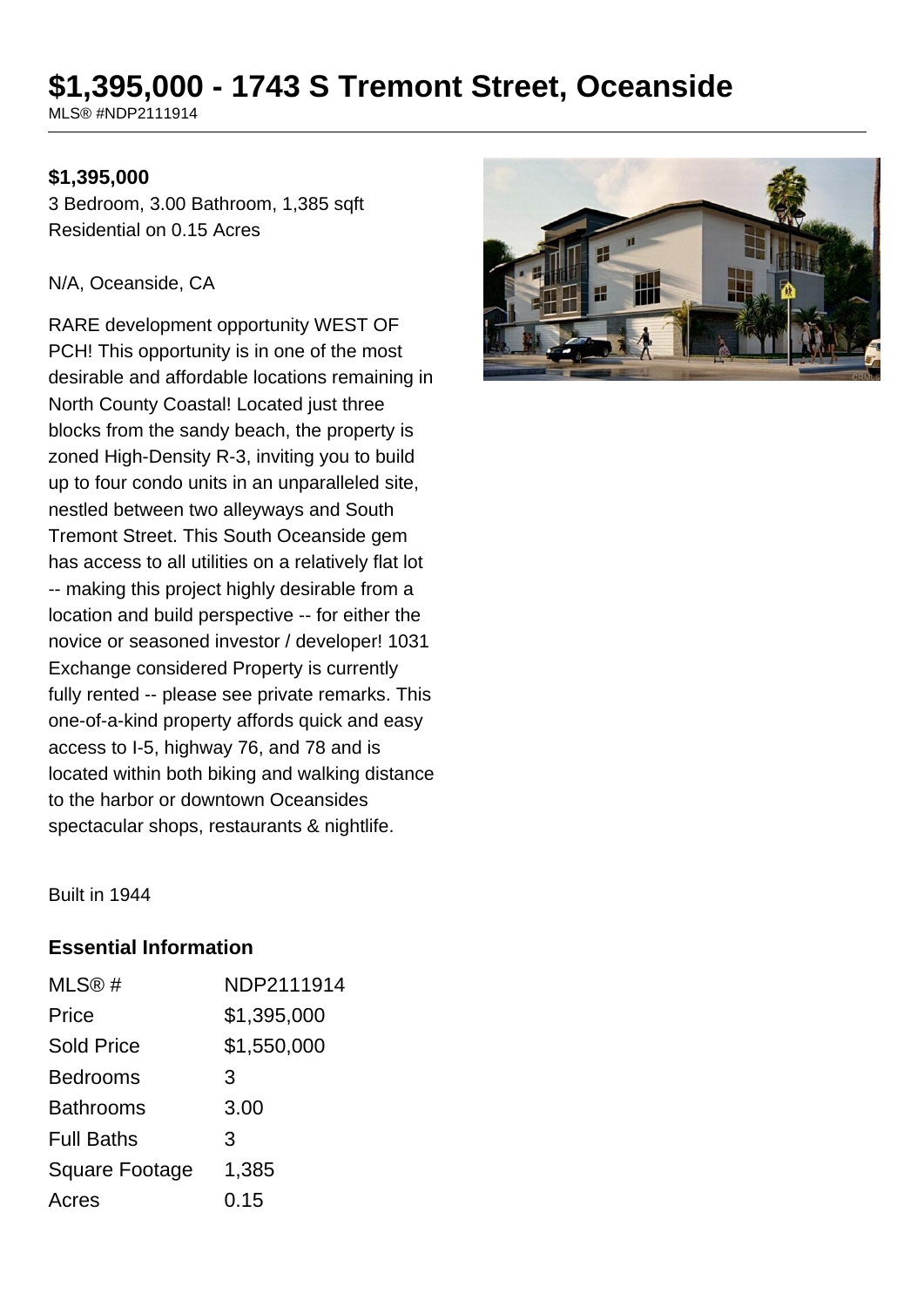| <b>Year Built</b> | 1944        |
|-------------------|-------------|
| <b>Type</b>       | Residential |
| Sub-Type          | Detached    |
| <b>Status</b>     | <b>SOLD</b> |

## **Community Information**

| Address      | 1743 S Tremont Street |
|--------------|-----------------------|
| Area         | OCEANSIDE (92054)     |
| Subdivision  | N/A                   |
| City         | Oceanside             |
| County       | San Diego             |
| <b>State</b> | CA                    |
| Zip Code     | 92054                 |

#### **Amenities**

| # of Garages | 1   |
|--------------|-----|
| View         | N/K |
| Pool         | N/K |

## **Interior**

| Cooling           | N/K |
|-------------------|-----|
| <b>Fireplaces</b> | N/K |
| # of Stories      | 1   |

### **Exterior**

Lot Description Curbs, Sidewalks

#### **Additional Information**

| Date Listed           | October 15th, 2021   |
|-----------------------|----------------------|
| Date Sold             | January 7th, 2022    |
| Days on Market        | 23                   |
| Zoning                | <b>High Densi</b>    |
| <b>Listing Office</b> | Jeff Kamholz, Broker |

### **Listing Details**

Listing Office **Jeff Kamholz, Broker** 

This information is deemed reliable but not guaranteed. You should rely on this information only to decide whether or not to further investigate a particular property. BEFORE MAKING ANY OTHER DECISION, YOU SHOULD PERSONALLY INVESTIGATE THE FACTS (e.g. square footage and lot size) with the assistance of an appropriate professional. You may use this information only to identify properties you may be interested in investigating further. All uses except for